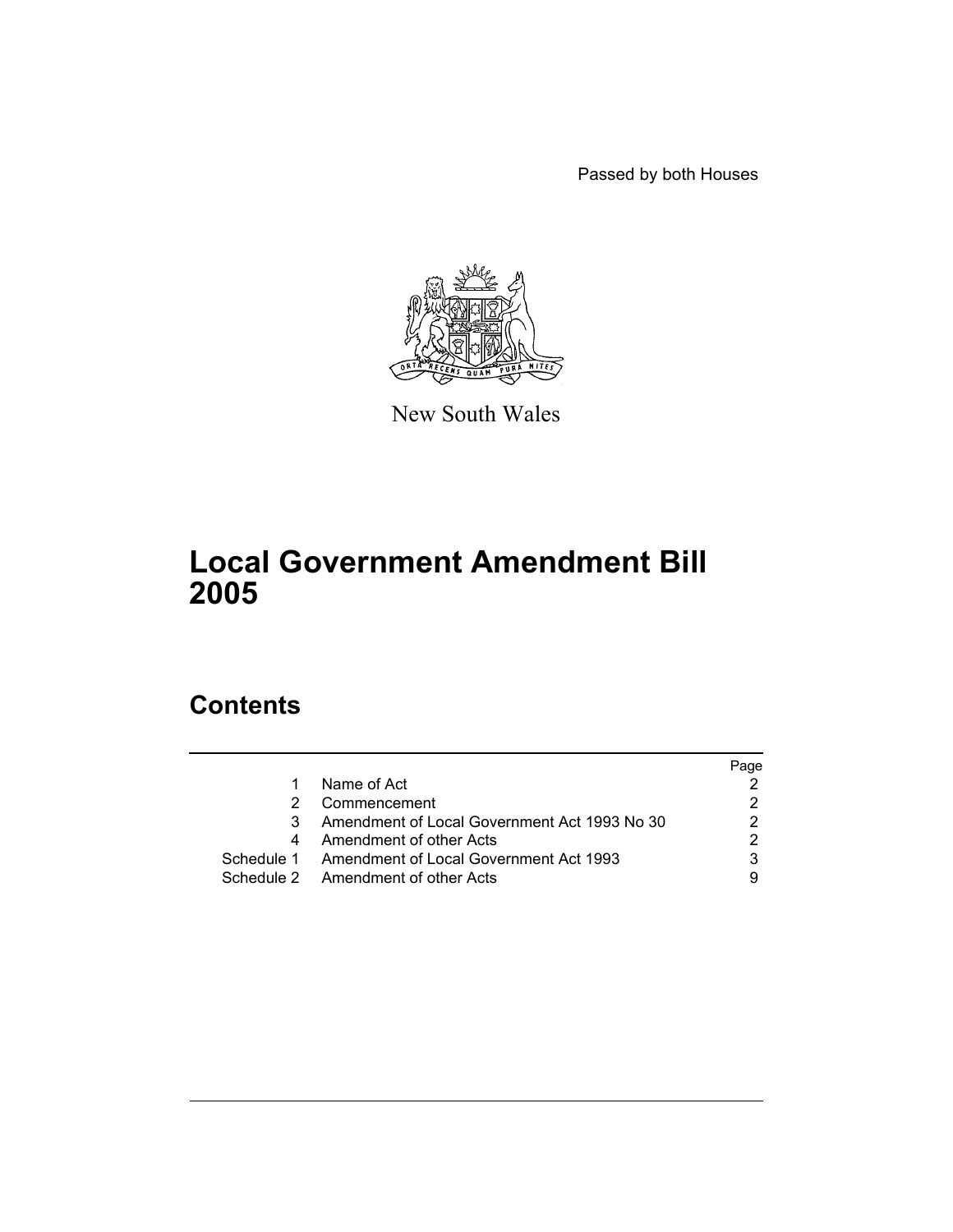*I certify that this PUBLIC BILL, which originated in the LEGISLATIVE ASSEMBLY, has finally passed the LEGISLATIVE COUNCIL and the LEGISLATIVE ASSEMBLY of NEW SOUTH WALES.*

> *Clerk of the Legislative Assembly. Legislative Assembly, Sydney, , 2005*



New South Wales

# **Local Government Amendment Bill 2005**

Act No , 2005

An Act to amend the *Local Government Act 1993* in relation to the reduction in the required number of councillors and to pecuniary interests; to amend the *Freedom of Information Act 1989* to exempt certain matters; and for other purposes.

*I have examined this Bill, and find it to correspond in all respects with the Bill as finally passed by both Houses.*

*Chairman of Committees of the Legislative Assembly.*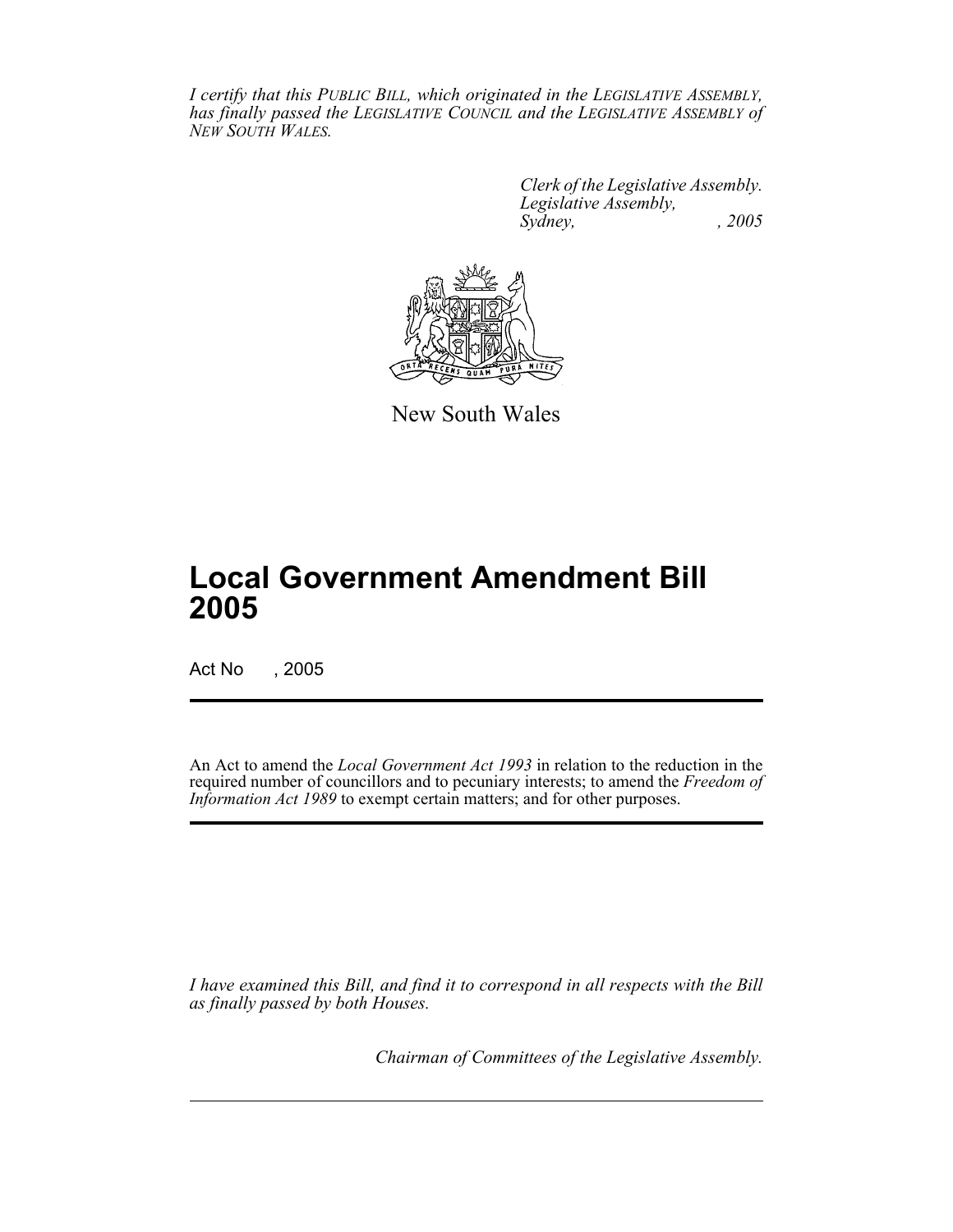# **The Legislature of New South Wales enacts:**

**1 Name of Act**

This Act is the *Local Government Amendment Act 2005*.

# **2 Commencement**

This Act commences on a day or days to be appointed by proclamation.

# **3 Amendment of Local Government Act 1993 No 30**

The *Local Government Act 1993* is amended as set out in Schedule 1.

# **4 Amendment of other Acts**

Each Act specified in Schedule 2 is amended as set out in that Schedule.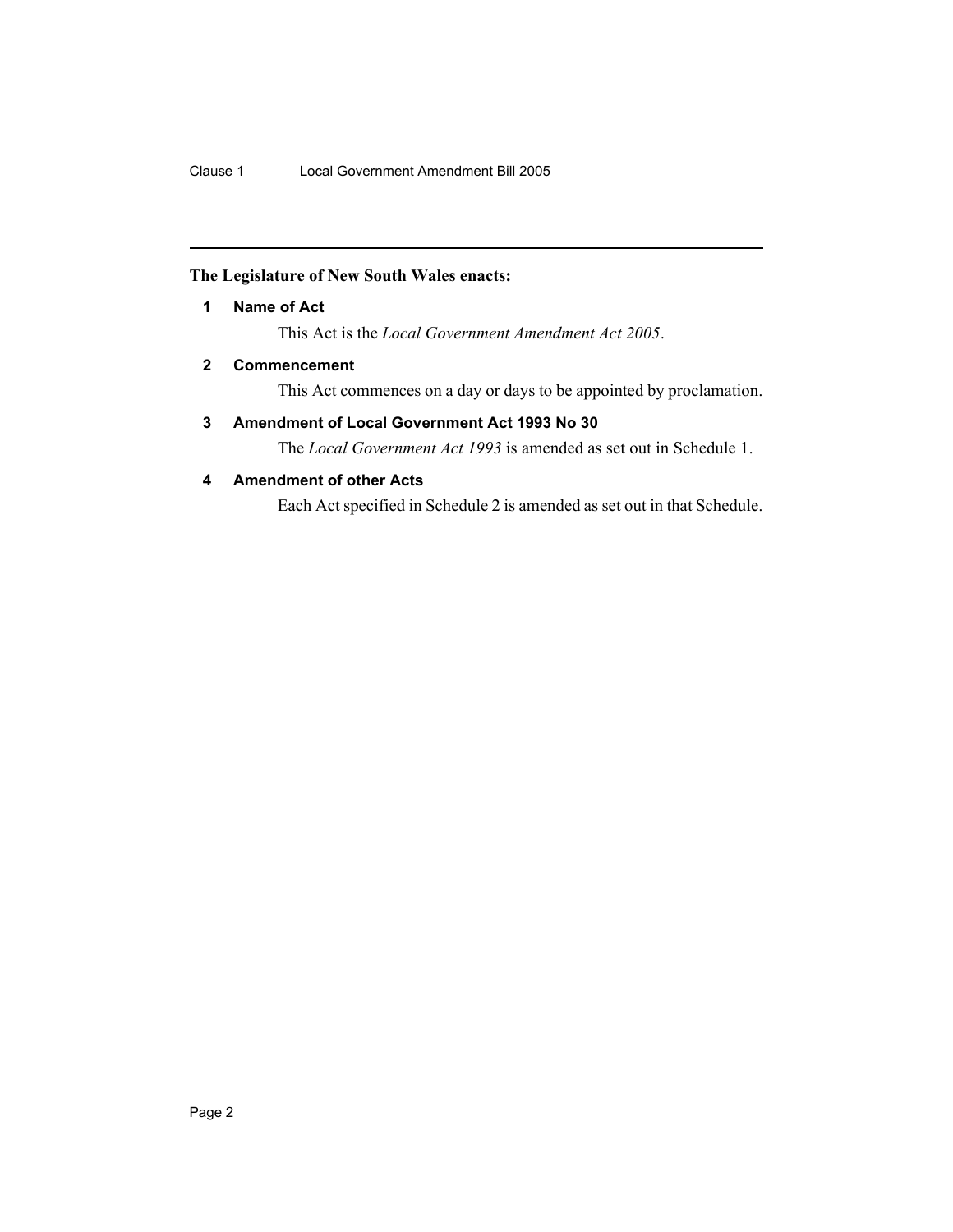Amendment of Local Government Act 1993

# **Schedule 1 Amendment of Local Government Act 1993**

(Section 3)

### **[1] Section 224A**

Insert after section 224:

### **224A Approval to reduce number of councillors**

- (1) A council may resolve to make an application to the Minister to approve a decrease in the number of councillors within the limits referred to in section 224 (1).
- (2) The council must give not less than 21 days' public notice of its proposed resolution.
- (3) After passing the resolution, the council must forward to the Minister a copy of the resolution, a summary of any submissions received by it and its comments concerning those submissions.
- (4) The Minister may approve the application without amendment or may decline to approve the application.
- (5) If the Minister approves the application, the number of councillors of the council is reduced to the number specified in the application with effect on and from the day appointed for the next ordinary election of councillors after the application is approved.
- (6) Section 16 does not apply to a resolution of a council to make an application to the Minister under this section.
- (7) An application may be made under this section only within the period of 12 months from the commencement of this section.
- (8) Nothing in this section prevents a council from making more than one application under this section or from taking action under section 224 to change the number of its councillors.
- (9) A council for an area that is divided into wards may not make an application under this section for a decrease in the number of councillors that would result in the number of councillors for each ward being fewer than 3.

### **[2] Section 252 Payment of expenses and provision of facilities**

Omit "A council" from section 252 (1).

Insert instead "Within 5 months after the end of each year, a council".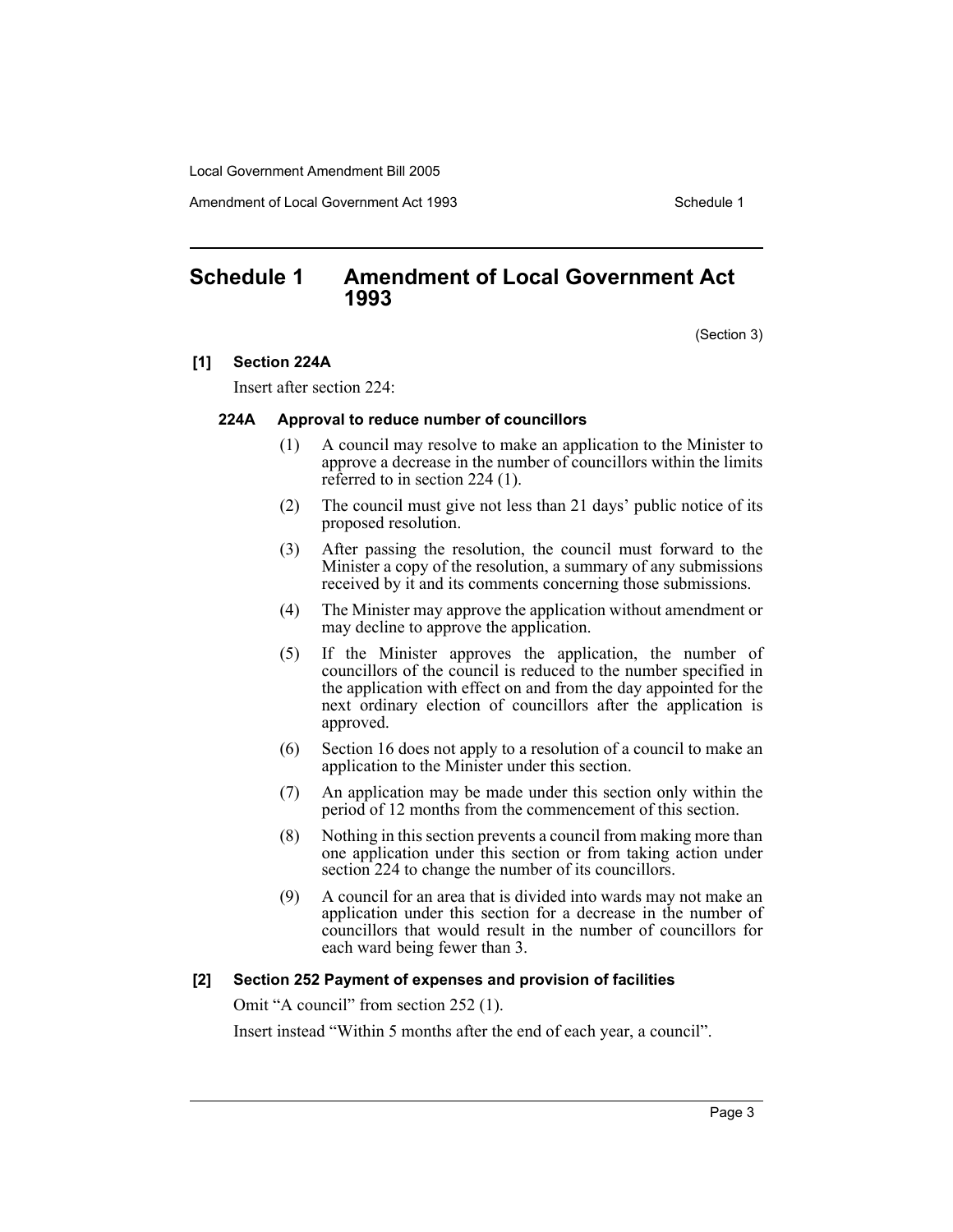Schedule 1 Amendment of Local Government Act 1993

### **[3] Section 252 (5)**

Omit "regulations".

Insert instead "provisions of this Act, the regulations and any relevant guidelines issued under section 23A".

# **[4] Section 253**

Omit the section. Insert instead:

#### **253 Requirements before policy concerning expenses and facilities can be adopted or amended**

- (1) A council must give public notice of its intention to adopt or amend a policy for the payment of expenses or provision of facilities allowing at least 28 days for the making of public submissions.
- (2) Before adopting or amending the policy, the council must consider any submissions made within the time allowed for submissions and make any appropriate changes to the draft policy or amendment.
- (3) Despite subsections (1) and (2), a council need not give public notice of a proposed amendment to its policy for the payment of expenses or provision of facilities if the council is of the opinion that the proposed amendment is not substantial.
- (4) Within 28 days after adopting a policy or making an amendment to a policy for which public notice is required to be given under this section, a council is to forward to the Director-General:
	- (a) a copy of the policy or amendment together with details of all submissions received in accordance with subsection  $(1)$ , and
	- (b) a statement setting out, for each submission, the council's response to the submission and the reasons for the council's response, and
	- (c) a copy of the notice given under subsection (1).
- (5) A council must comply with this section when proposing to adopt a policy each year in accordance with section 252 (1) even if the council proposes to adopt a policy that is the same as its existing policy.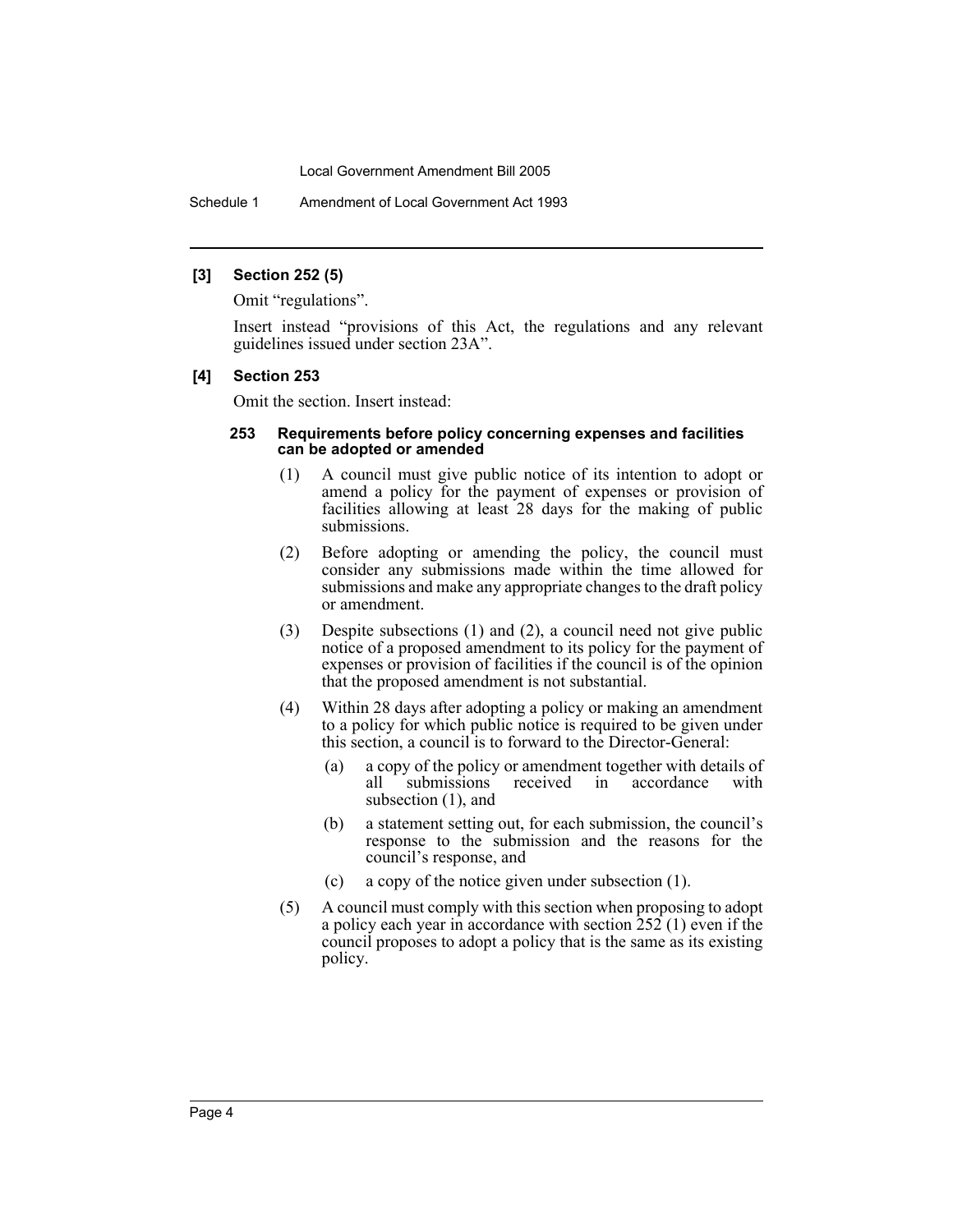Amendment of Local Government Act 1993 **Schedule 1** Schedule 1

### **[5] Section 294A**

Insert after section 294:

### **294A Casual vacancy not to be filled where councillor numbers reduced**

- (1) A casual vacancy in the office of a councillor (but not a mayor elected by the electors) is not to be filled if the Minister has approved an application under section 224A to reduce the number of councillors but the reduction has not yet taken effect.
- (2) However, subsection (1) does not authorise a vacancy to remain unfilled if the vacancy will result in the council having less councillors than the reduced number approved by the Minister under section 224A.
- (3) Subsection (1) applies to a casual vacancy whether occurring before or after the commencement of this section or before or after the approval of the relevant application under section 224A.

# **[6] Section 338 Nature of contracts for senior staff**

Insert after section 338 (3):

- (4) The Director-General may, by order in writing, approve one or more standard forms of contract for the employment of the general manager or other senior staff of a council.
- (5) A standard form of contract approved by the Director-General is not to include provisions relating to the level of remuneration or salary (including employment benefits) of the general manager or other senior staff of a council, performance-based requirements or the duration of the contract.
- (6) A council is not to employ a person to a position to which one or more standard forms of contract approved for the time being under this section applies or apply except under such a standard form of contract.
- (7) The council may include in an employment contract for the general manager or another member of the senior staff additional provisions to those contained in the standard form of contract but only if those provisions relate to any of the following:
	- (a) the level of remuneration or salary (including employment benefits) of the person employed under the contract,
	- (b) subject to subsections (1) and (2), performance-based requirements or the duration of the contract.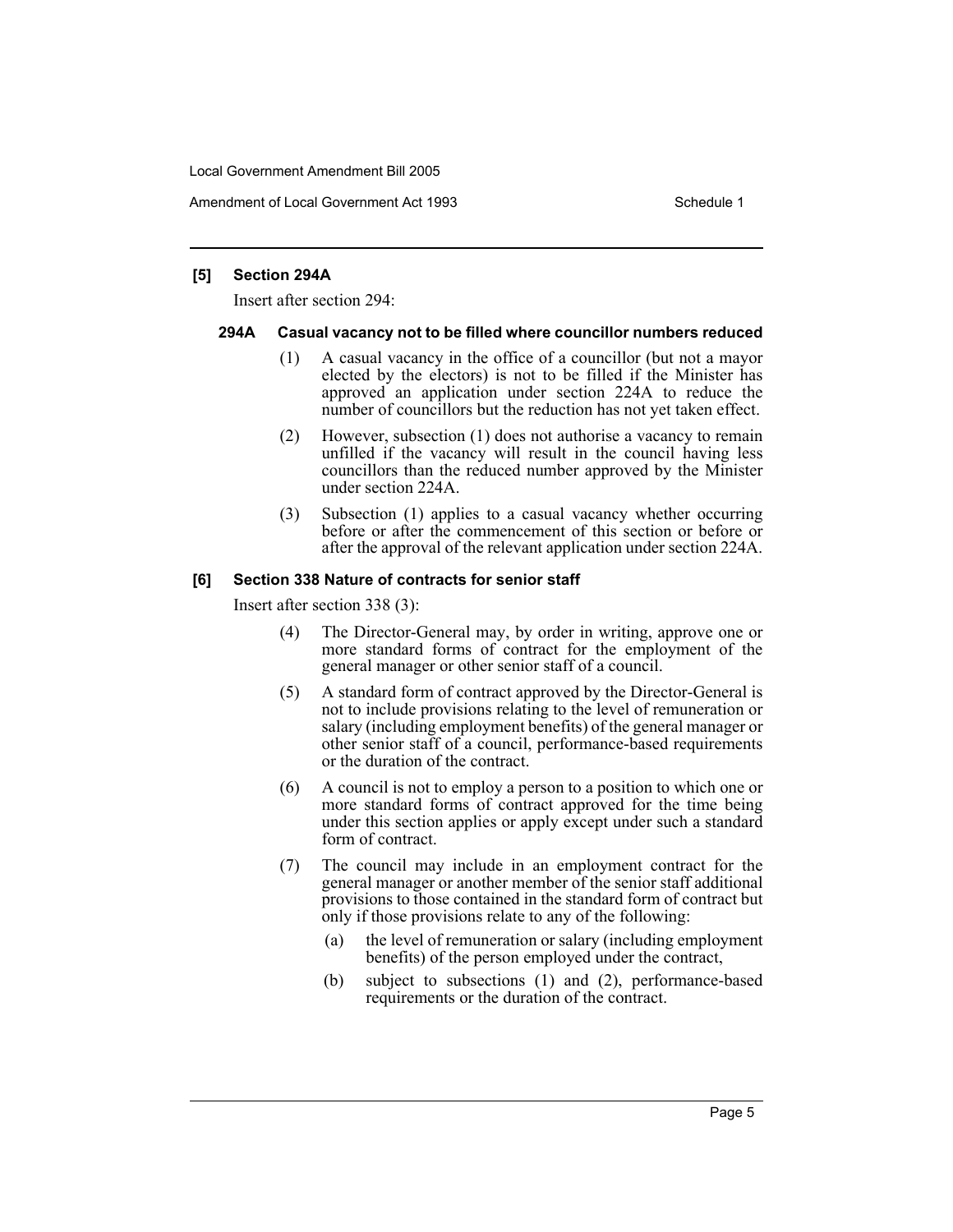Schedule 1 Amendment of Local Government Act 1993

- (8) Despite subsection (6), the approval, amendment or substitution of a standard form of contract under this section does not affect any employment contract between a council and the general manager of the council or another member of the senior staff of the council if the employment contract was entered into before the approval, amendment or substitution of the standard form of contract.
- (9) However, subsection (6) does apply to the renewal of any such employment contract occurring after the standard form of contract is approved, amended or substituted and to all new contracts entered into after the standard form of contract is approved, amended or substituted.

# **[7] Section 442 What is a "pecuniary interest"?**

Omit "or another person with whom the person is associated as provided in section 443" from section 442 (1).

### **[8] Section 443 Who has a pecuniary interest?**

Omit section 443 (1) and (2). Insert instead:

- (1) For the purposes of this Chapter, a person has a pecuniary interest in a matter if the pecuniary interest is the interest of:
	- (a) the person, or
	- (b) the person's spouse or de facto partner or a relative of the person, or a partner or employer of the person, or
	- (c) a company or other body of which the person, or a nominee, partner or employer of the person, is a member.

### **[9] Section 443 (3)**

Omit "subsection (2)". Insert instead "subsection (1) (b) or (c)".

# **[10] Section 448 What interests do not have to be disclosed?**

Omit "another person with whom the person is associated as provided in section 443" from section 448 (g)  $(i)$ .

Insert instead "a person, company or body referred to in section 443 (1) (b) or  $(c)$ ".

### **[11] Section 448 (g)**

Omit "other person with whom the person is associated".

Insert instead "person, company or body referred to in section 443 (1) (b) or  $(c)$ ".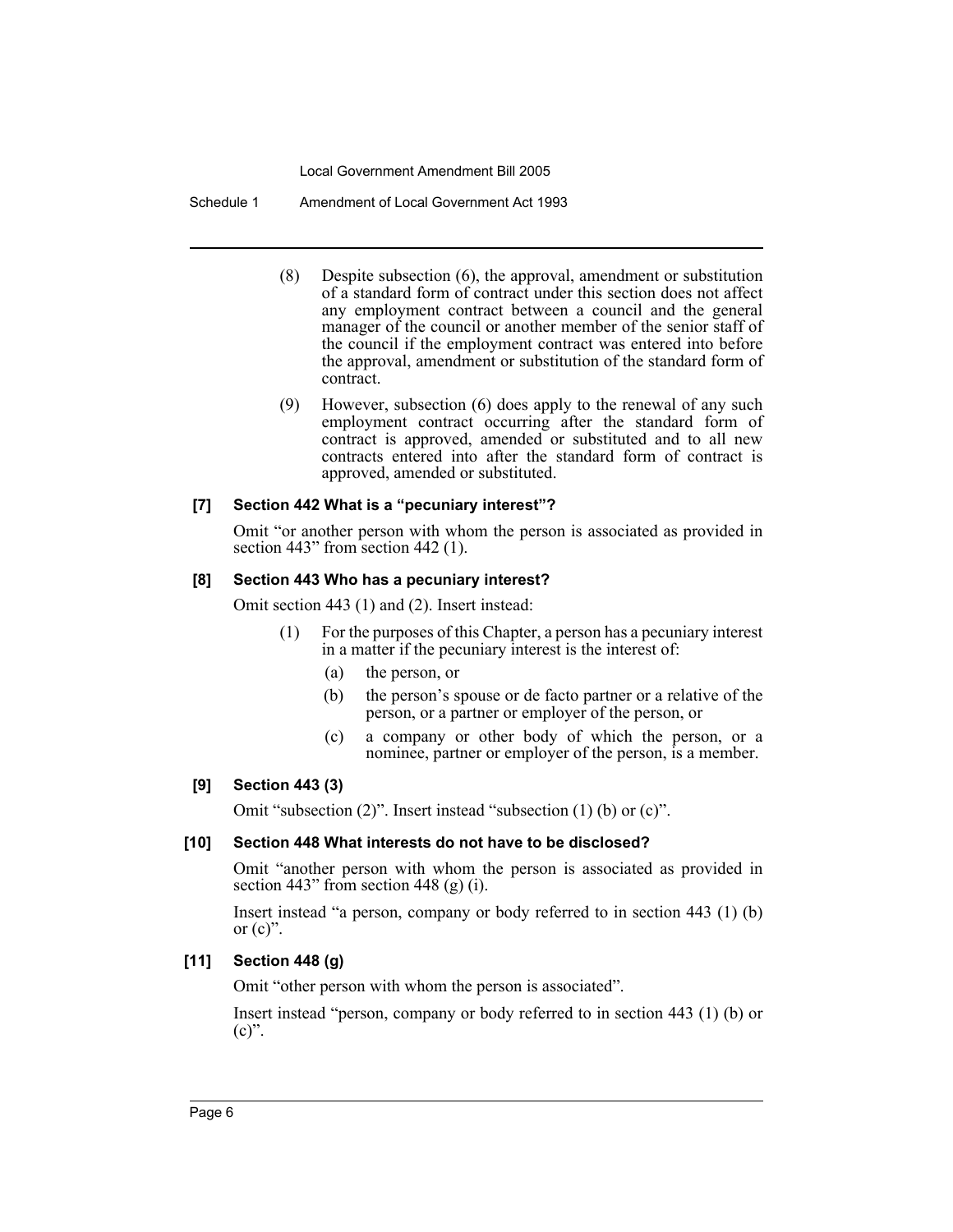### **[12] Section 451 Disclosure and presence in meetings**

Insert after section 451 (2):

(3) For the removal of doubt, a councillor or a member of a council committee is not prevented by this section from being present at and taking part in a meeting at which a matter is being considered, or from voting on the matter, merely because the councillor or member has an interest in the matter of a kind referred to in section 448.

**Note.** The code of conduct adopted by a council for the purposes of section 440 may also impose obligations on councillors, members of staff of councils and delegates of councils.

### **[13] Section 486A**

Insert after section 486:

### **486A Contempt of Pecuniary Interest and Disciplinary Tribunal**

- (1) The Pecuniary Interest and Disciplinary Tribunal may report the following matters to the Supreme Court:
	- (a) if a person refuses to be sworn or to make an affirmation or refuses or otherwise fails to answer any question that is put to the person by the Tribunal after being called or examined as a witness before the Tribunal,
	- (b) if, in proceedings before the Tribunal, a person wilfully threatens or insults:
		- (i) a member or officer of the Tribunal, or
		- (ii) any witness or person summoned to attend before the Tribunal, or
		- (iii) a practising legal practitioner or other person authorised to appear before the Tribunal,
	- (c) if a person misbehaves himself or herself in proceedings before the Tribunal,
	- (d) if a person interrupts proceedings before the Tribunal.
- (2) If the Pecuniary Interest and Disciplinary Tribunal reports a matter to the Supreme Court under subsection (1), the Court may deal with the matter as if it were a contempt of the Court. However, a person is not liable to be punished for contempt under this subsection if the person establishes that there was a reasonable excuse for the act or omission concerned.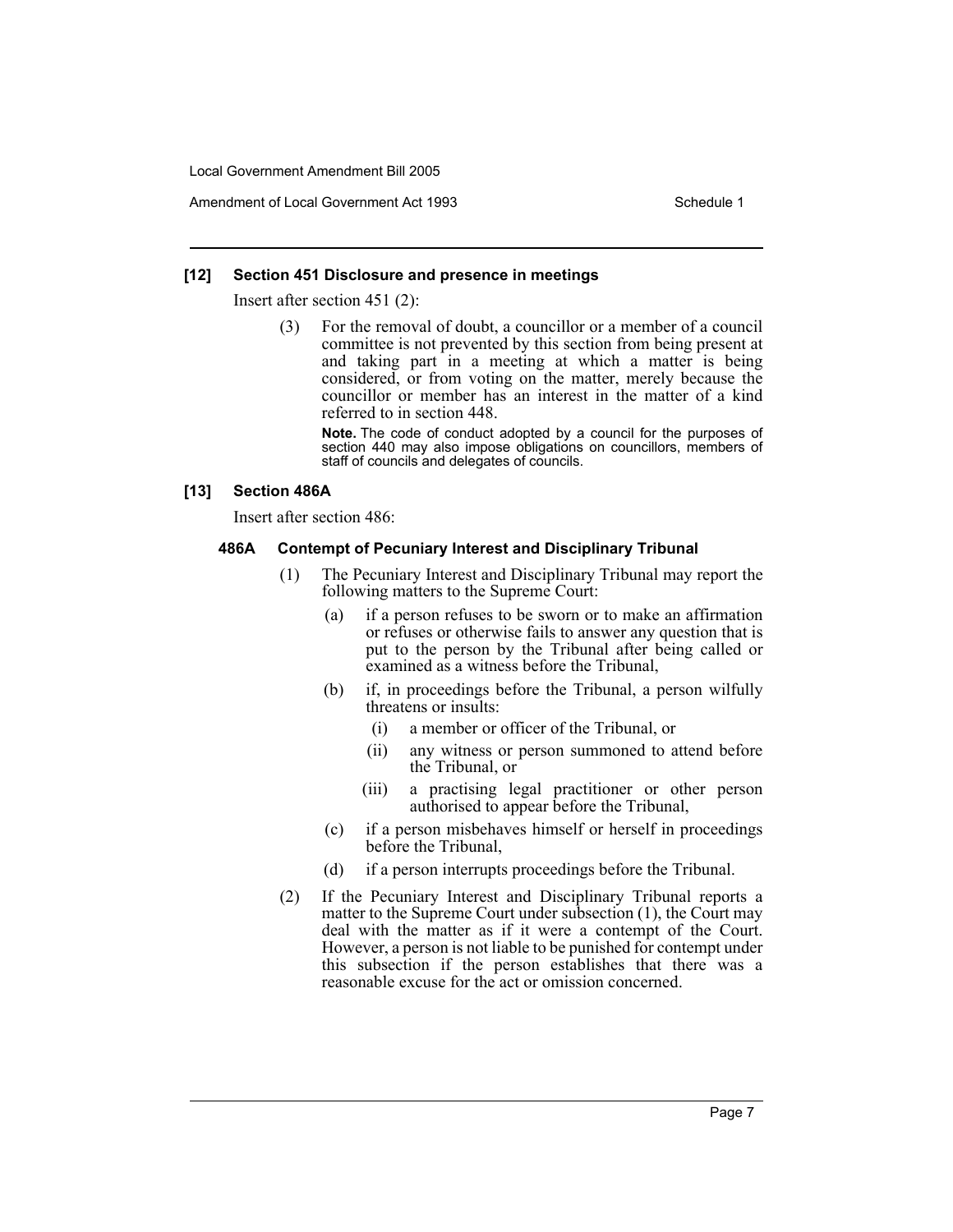Schedule 1 Amendment of Local Government Act 1993

# **[14] Schedule 8 Savings, transitional and other provisions consequent on the enactment of other Acts**

Insert at the end of clause 1 (1):

*Local Government Amendment Act 2005*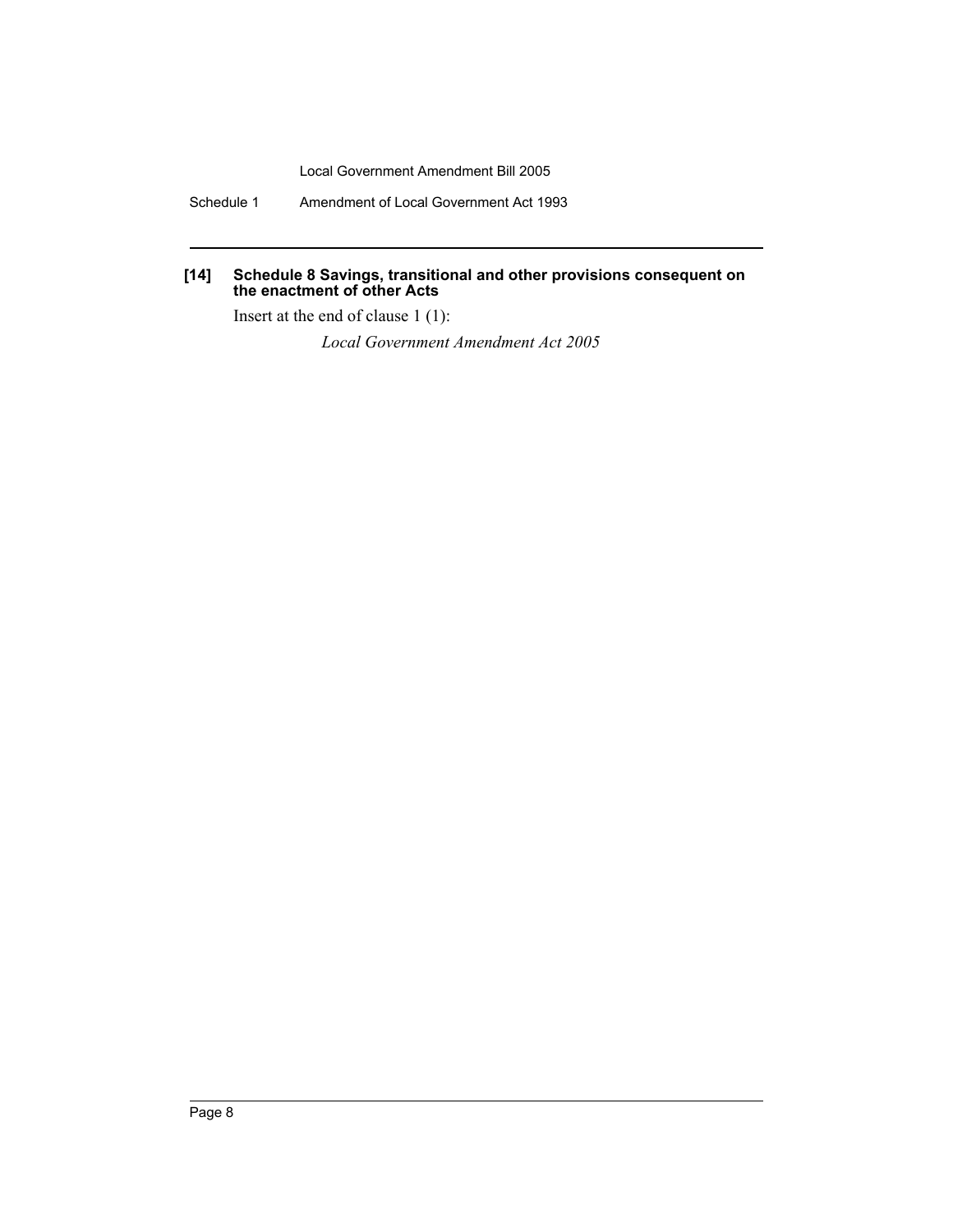Amendment of other Acts **Schedule 2** and the 2

# **Schedule 2 Amendment of other Acts**

(Section 4)

# **2.1 Freedom of Information Act 1989 No 5**

### **Schedule 2 Exempt bodies and offices**

Insert at the end of the Schedule:

The Department of Local Government (including the Director-General and other Departmental representatives) complaint handling and investigative functions conferred by or under any Act on that Department.

### **2.2 Local Government Amendment (Public-Private Partnerships) Act 2004 No 113**

# **[1] Schedule 1 Amendments**

Omit Schedule 1 [1].

# **[2] Schedule 1 [2]**

Insert "formed under" before "a public-private partnership" in proposed section 55 (6).

### **[3] Schedule 1 [5]**

Omit proposed section 400B (1). Insert instead:

- (1) In this Act, a reference to a *public-private partnership* is a reference to an arrangement between a council and a private person for the purposes of:
	- (a) providing public infrastructure or facilities (being infrastructure or facilities in respect of which the council has an interest, liability or responsibility under the arrangement), or
	- (b) delivering services in accordance with the arrangement,

or both, but does not include a reference to any such arrangement if it is of a class that has been excluded from the operation of this Part by the regulations.

### **[4] Schedule 1 [5]**

Insert "(whether or not involving the formation of an entity)" after "understanding" in the definition of *arrangement* in proposed section 400B (2).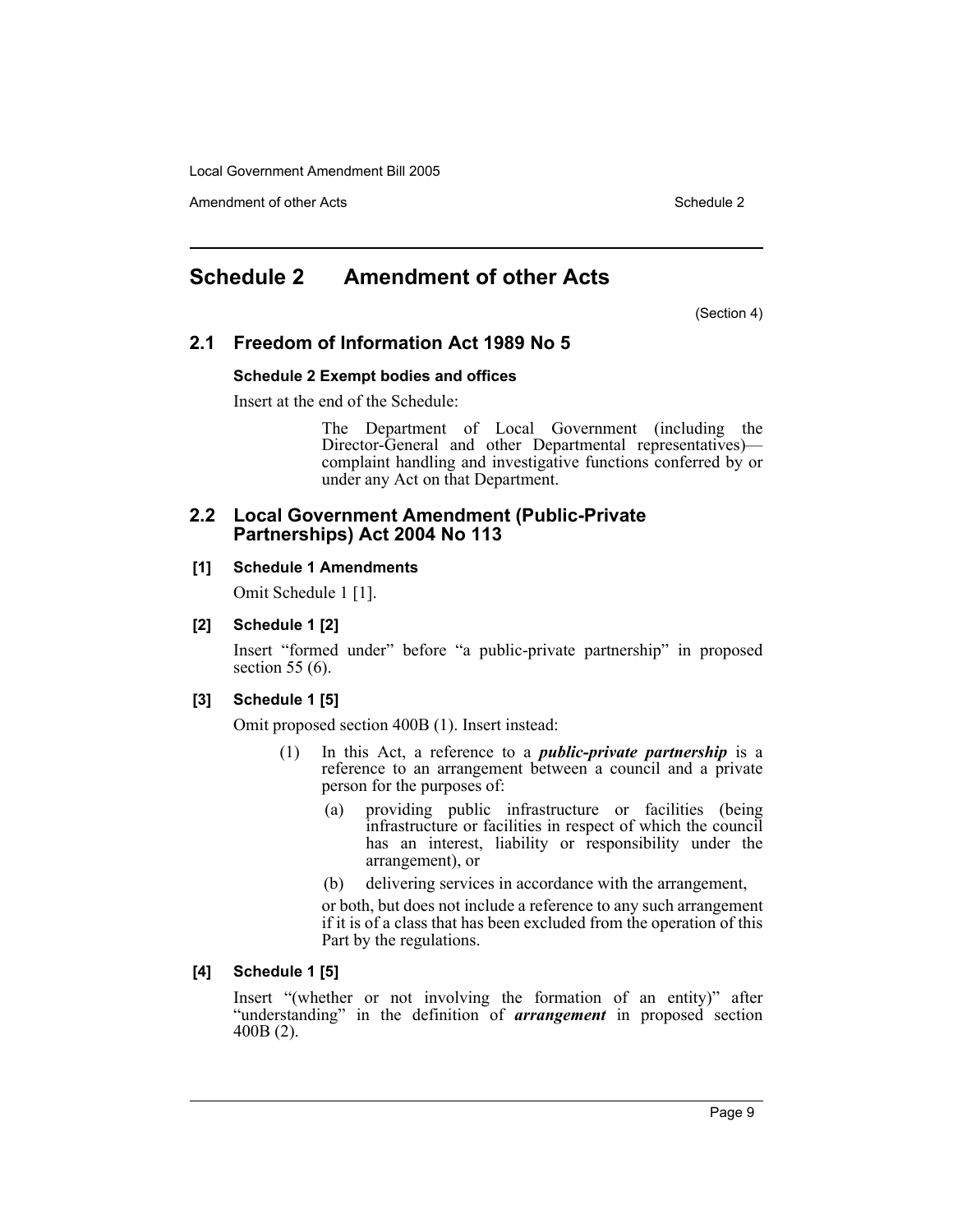Schedule 2 Amendment of other Acts

# **[5] Schedule 1 [5]**

Omit "formed, or is proposing to form" from the definition of *relevant council* in proposed section  $400B(2)$ .

Insert instead "entered into, or is proposing to enter into".

# **[6] Schedule 1 [5]**

Omit "the formation of, and the carrying out of projects under" from proposed section 400C (1).

Insert instead "entering into, and carrying out projects under".

# **[7] Schedule 1 [5]**

Omit "form" wherever occurring in proposed sections 400E (1) (a), 400F (1) and 400I (1).

Insert instead "enter into".

# **[8] Schedule 1 [5]**

Omit "proceed with the formation of" from proposed section 400F (4) (a). Insert instead "enter into".

# **[9] Schedule 1 [5]**

Omit ", on such grounds as the Minister thinks fit," from proposed section 400G $(1)$ .

# **[10] Schedule 1 [5]**

Omit "forming" wherever occurring in proposed sections 400G (2) (a) and 400K (2).

Insert instead "entering into".

### **[11] Schedule 1 [5]**

Insert after proposed section 400G (2):

(3) A direction may be given under this section only if the Minister is of the opinion that the council concerned has not complied with the PPP guidelines in relation to entering into the public-private partnership or carrying out the project.

# **[12] Schedule 1 [5]**

Omit proposed section 400I (3) (a). Insert instead:

(a) to enter into the public-private partnership (if it has not already entered into it), or